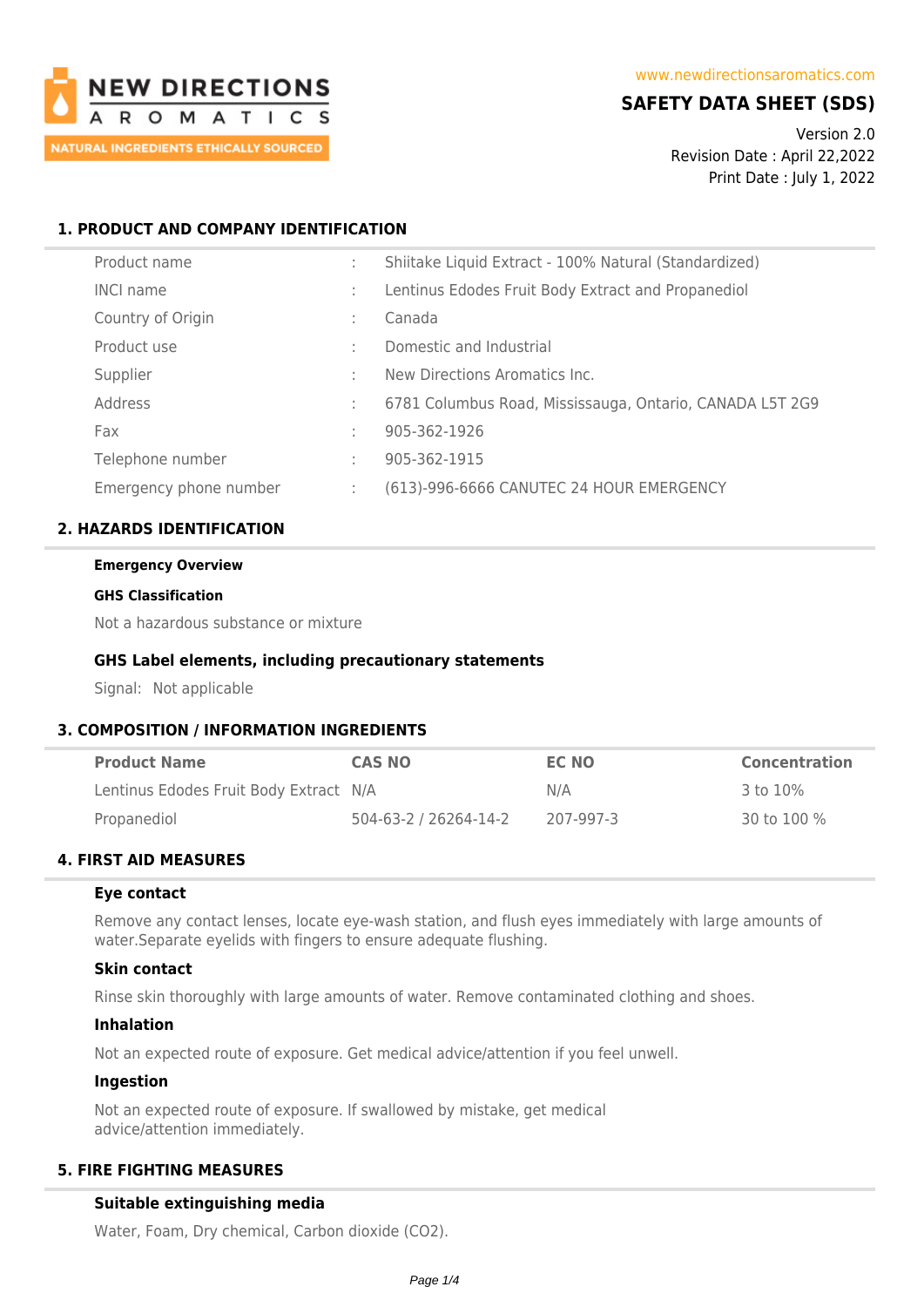## **Special protective equipment and precautions for fire-fighters**

As in any fire, wear self-contained breathing apparatus pressure-demand, MSHA/NIOSH (approved or equivalent) and full protective gear. Cool containers with flooding quantities of water until well after fire is out. Evacuate personnel to safe areas.

## **Special hazards arising from the substance or its combustible products**

Thermal decomposition can lead to release of irritating and toxic gases and vapors, such as carbon monoxide, carbon dioxide.

## **Resulting gases**

Carbon oxides.

## **6. ACCIDENTAL RELEASE MEASURES**

### **Environmental precautions**

Do not flush into surface water or sanitary sewer system.

## **Methods and materials for containment and cleaning up**

Contain spilled material. Soak up with non-combustible absorbent material, (e.g. sand, earth, diatomaceous earth, vermiculite) and transfer to a container for disposal according to local / national regulations.

## **7. HANDLING AND STORAGE**

## **Precautions for safe handling**

Handle in accordance with good industrial hygiene and safety practice. Ensure adequate ventilation, especially in confined areas. Keep away from heat, sparks, flame and other sources of ignition. Avoid contact with eyes. Do not eat, drink or smoke when using this product. Wash thoroughly after handling.

## **Conditions for safe storage, including any incompatibilities**

Keep containers tightly closed in a dry, cool and well-ventilated place. Keep away from heat, sparks, flame and other sources of ignition. Store in accordance with local regulations.

## **8. EXPOSURE CONTROLS AND PERSONAL PROTECTION**

#### **Exposure controls**

Ensure adequate ventilation, especially in confined areas.

## **Eyes**

Wear safety glasses with side shields.

### **Skin**

When there is potential skin contact, have available and wear as appropriate impervious gloves, apron, pants, jacket.

## **Respiratory**

If exposure limits are exceeded or irritation is experienced, NIOSH/MSHA approved respiratory protection should be worn. Positive-pressure supplied air respirators may be required for high airborne contaminant concentrations. Respiratory protection must be provided in accordance with current local regulations.

## **Exposure limit values**

No exposure limits established.

## **9. PHYSICAL AND CHEMICAL PROPERTIES**

| Appearance       | Brown to Dark Brown Liquid. |
|------------------|-----------------------------|
| Odor             | Characteristic Odor.        |
| Solubility (ies) | Soluble in water.           |
| Refractive index | 1.435 to 1.460 @ 20 °C      |

## **10. STABILITY AND REACTIVITY**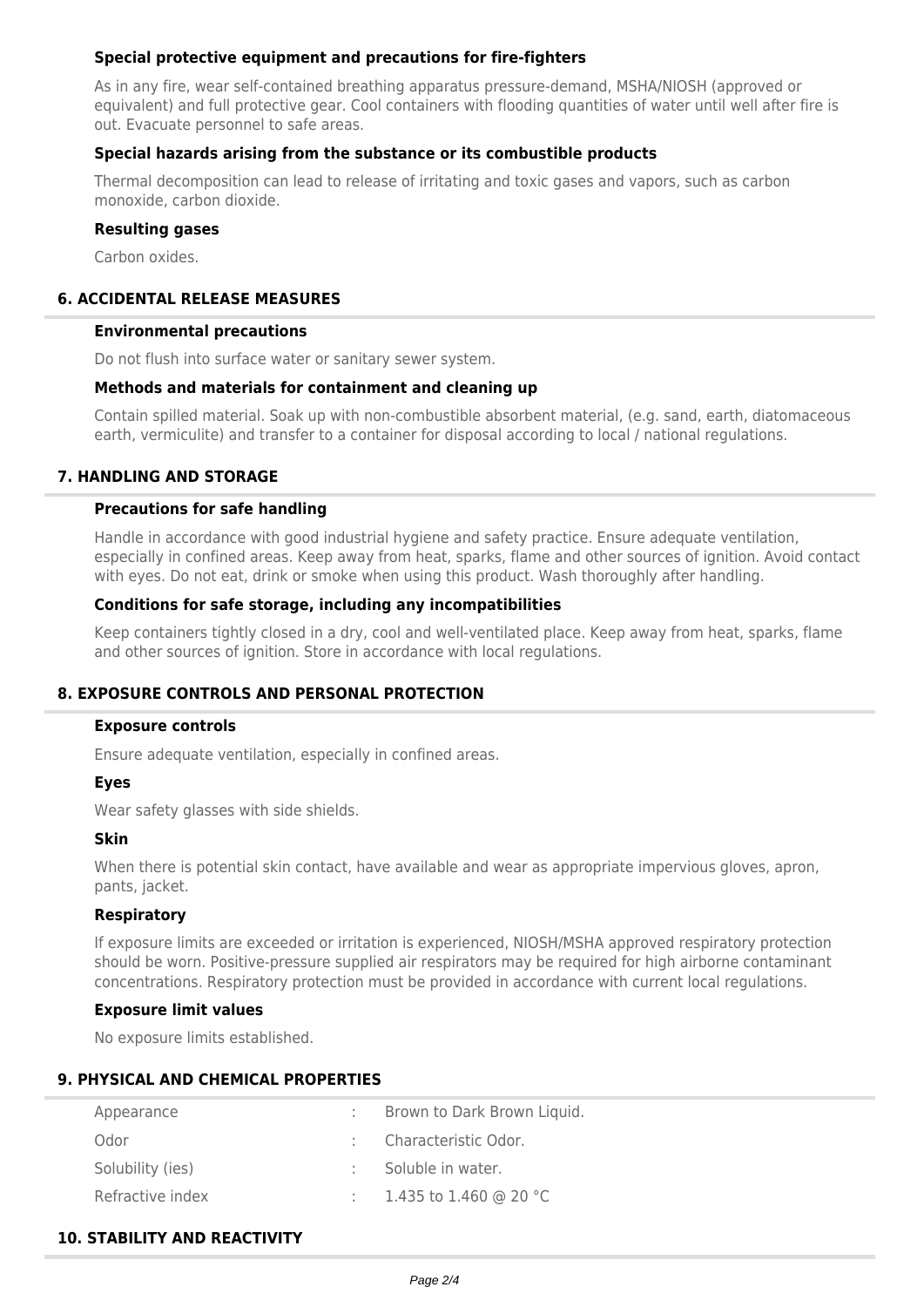## **Reactivity**

No known effects under normal use conditions.

## **Chemical stability**

Stable under normal conditions.

## **Possibility of hazardous reactions**

None under normal processing.

### **Conditions to avoid**

Heat, flames and sparks. Incompatible materials.

### **Incompatible materials**

Strong oxidizing agent.

## **Hazardous decomposition products**

None under normal use conditions.

### **11. TOXICOLOGICAL INFORMATION**

**Inhalation**

No known effects.

**Skin contact**

Non-irritating to the skin.

## **Eye contact**

No eye irritation.

#### **Ingestion**

No known effects.

## **12. ECOLOGICAL INFORMATION**

#### **Ecotoxicity**

No data available.

### **Persistence and degradability**

No information available.

### **Bio - accumulative potential**

No information available.

## **Mobility in soil**

No information available.

## **13. DISPOSAL CONSIDERATION**

Treatment, storage, transportation, and disposal must be in accordance with applicable federal, state/provincial, and local regulations.

## **14. TRANSPORT INFORMATION**

## **US DOT Shipping Description (Land)**

Not regulated

## **IMO-IMDG Shipping Description (Sea)**

Not regulated

## **IATA Shipping Description (Air)**

Not regulated